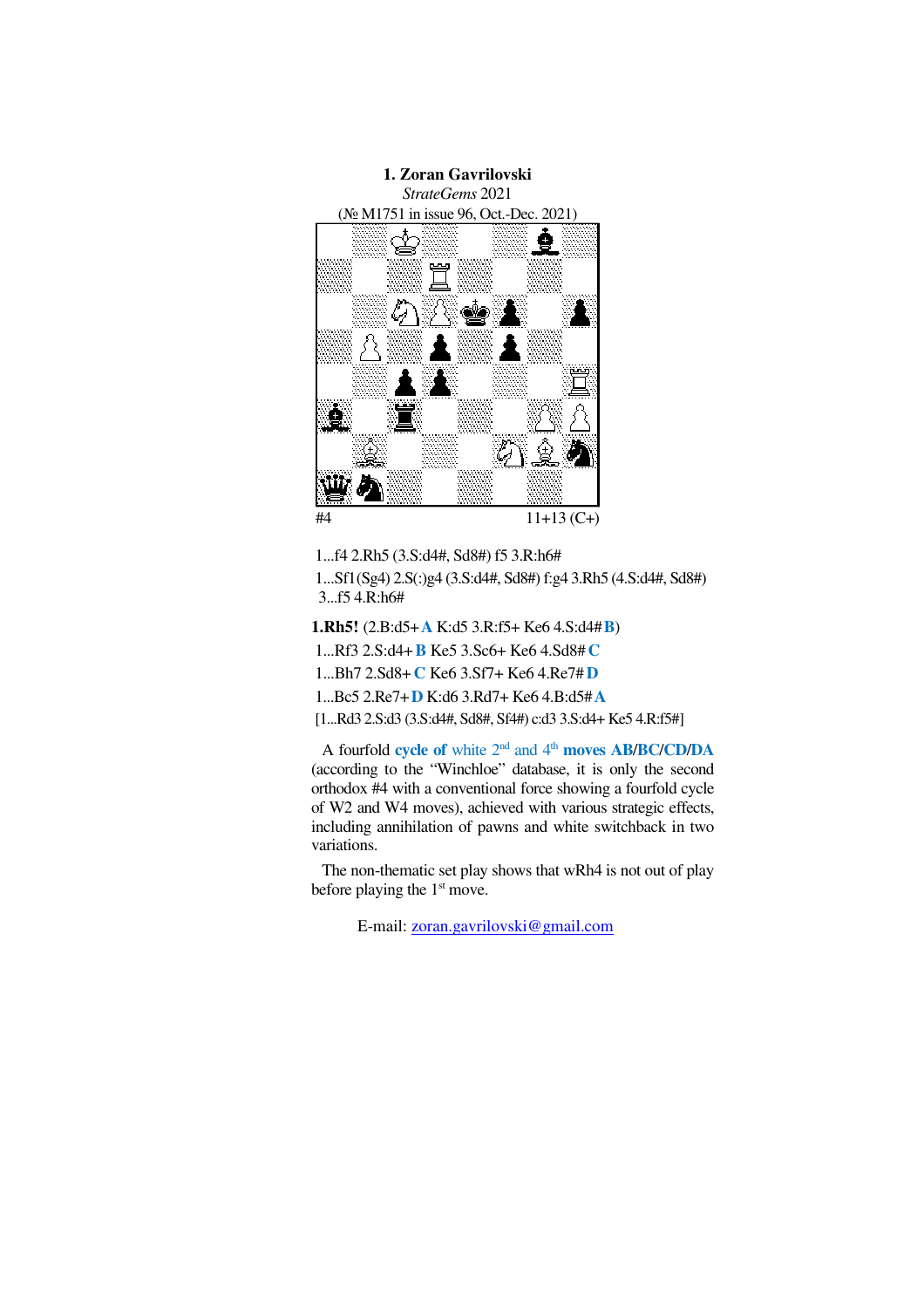

 $#4 * v v v v v v v$ 

12+11 (C+)

 1...g:h3 **x** 2.Bg6 ~ 3.B:h5# 1...e2 **y** 2.Rf2# 1...f:g3 **z** 2.Rf5# **C**   $1...c3$  2.R:d5  $D \sim 3.Be4#$ *1.Sf5?* **A** (2.Sh4#), 1...g:h3! **x** *1.Rf5?* **C** (2.R:f4#), 1...e2! **y** *1.Re4?* (2.R:f4#), 1...f:g3! **z** *1.R:d5?* **D** (2.Be4# **E**), 1...c:d3! **n** *1.Kf6?* (2.Sf5**A** (3.Sh4#) g:h3**x** 3.Sh4+ Kg4 4.Bf5#**B**), 1...Rc5! 1...h4 2.Bf5**B** (3.B:g4#) f:g3 **z** 3.B:g4+ Kf4 4.Rf5# **C**  *1.Bd6?* (2.Re4 ~/e2 **y**/d:e4 3.R:f4#/Rf2#/B:e4#**E**), 1...Ra5! 1...c:d3**n** 2.Rf5 **C** (3.R:f4#) e2 **y** 3.R:f4+ Ke3 4.Sf5# **A 1.Be7!** (2.Sf5**A** (3.Sh4#) g:h3**x**/f:g3**z** 3.Sh4+ Kg4/Kf4 4.Bf5#**B**/Rf5#**C**) 1...h4 2.Bf5**B** (3.B:g4#) f:g3 **z** 3.B:g4+ Kf4 4.Rf5# **C**

1...c:d3**n** 2.Rf5 **C** (3.R:f4#) e2 **y** 3.R:f4+ Ke3 4.Sf5# **A**

**Cycle of** W2 & W4 **moves** on the same square with quiet play (according to "Winchloe", it is the only orthodox cycle with quiet  $W2$  moves on the same square and the  $4<sup>th</sup>$  orthodox #4 with cyclic play on the same square) and Zilahi cycle of functions of Sh6/Bh7/Re5: sacrificial evacuation (Raumungsöpfer) from f5 at W3 move and mate on f5:

- wS occupies f5 in the threat (2.Sf5**A**) and, after sacrificial evacuation of wS from f5  $(3.\overline{\text{Sf5}-h4+})$ , wB gives a mate by arriving on f5  $(4.\overline{\text{Bf5}}\#B)$ ;
- wB occupies f5 after 1...h4 (2.Bf5**B**) and, after sacrificial evacuation of wB from f5  $(3.Bf5-g4+)$ , wR gives a mate by arriving on f5  $(4.Rf5\#C)$ ;
- wR occupies f5 after 1...c:d3 (2.Rf5**C**) and, after sacrificial evacuation of wR from f5  $(3.Rf5-r\tilde{4}+)$ , wS gives a mate by arriving on f5  $(4.Sf5#A)$ .

Exchanged  $2^{nd}$  and  $4^{th}$  moves: threat  $-2 \cdot \mathbf{A}$  ...  $4 \cdot \mathbf{C}$ #; after  $1...$ c:d3  $-2 \cdot \mathbf{C}$  ...  $4 \cdot \mathbf{A}$ #.

The bK arrives on three squares that were vacated by bPs: threat  $-2 \ldots g4 - h3$  ... 3.Kg4; after 1...h4 – 2...f4-:g3 ... 3...Kf4; after 1...c:d3 – 2...e3-e2 ... 3...Ke3.

Change of functions of 4 black moves (**x**, **y**, **z**, **n**) and 4 white moves (**A**, **C**, **D, E**) between the set play, tries and solution.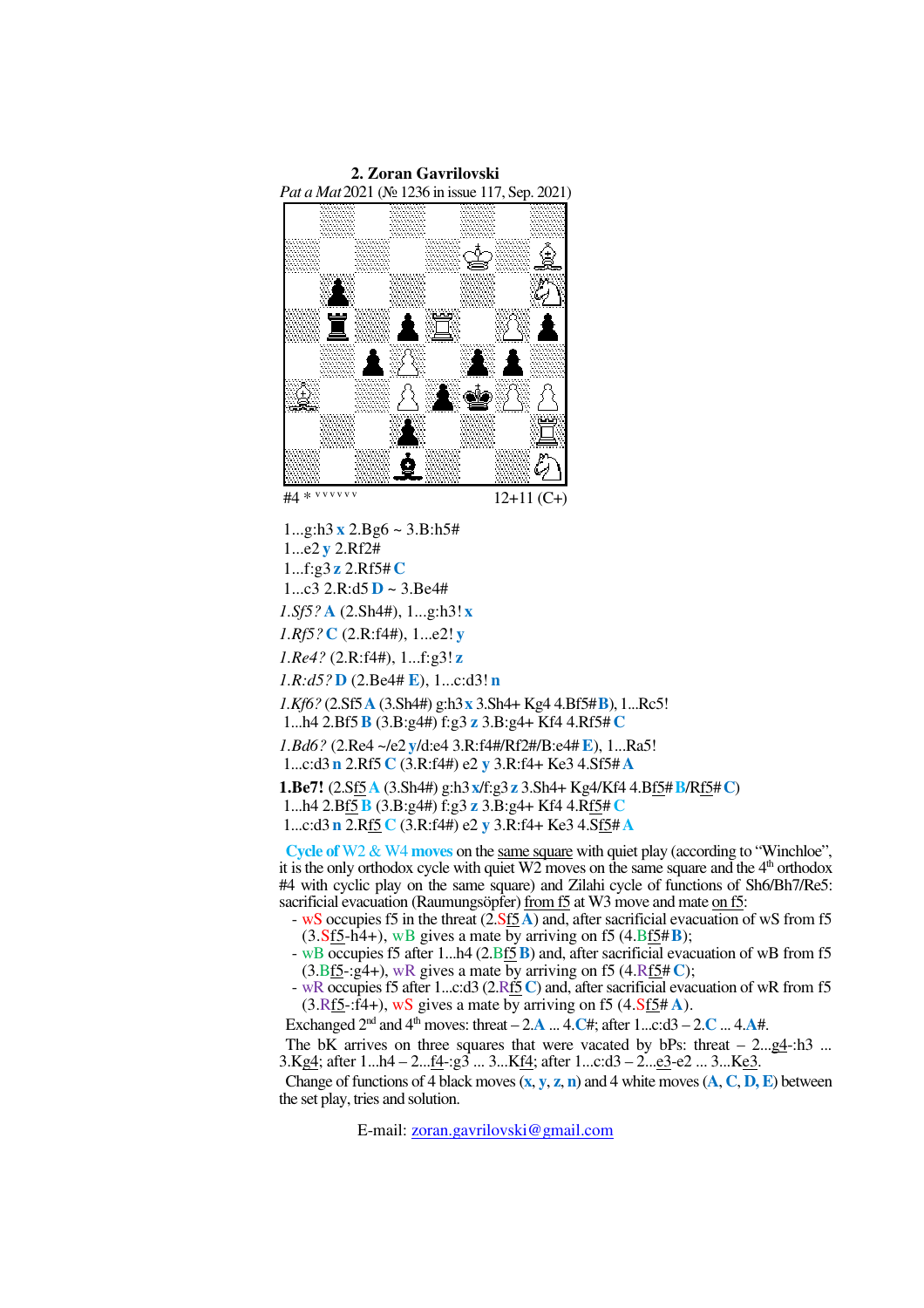

*1.Bg4?* (2.Re2#) e:d3! **x**

[*1.Qf6?* (2.Qd4#) Rc4!]

**1.Bf6!** (2.Re2+ Kf3+ 3.Rd2+ Ke3 4.Bd4# **A**) 1...e:d3 **x** 2.Re5+ Kd4+ 3.Re3+ K:e3 4.Qf3# 1...Bh5 2.Bd4+ **A** K:d3+ 3.Be3+ K:e3 4.Q:h6#

Triple white battery creation at the W2 moves and three cross checks with black royal battery play.

Bicolour clearance of wQ's lines and reciprocal battery creation (a specific white Grimshaw with interferences on different squares) in two variations:

- The wQ's line c6-f3 is cleared after 1...e:d3 and 2.Re5+ which sets up a R/B battery;
- The wQ's line c6-h6 is cleared after 1...Bh5 and 2.Bd4+ which sets up a B/R battery.

Change of functions of the white move **A** and the black move **x**.

A thematic key masks the wQ's line on the  $6<sup>th</sup>$  row.

All five white aristocratic pieces have roles in the thematic variations.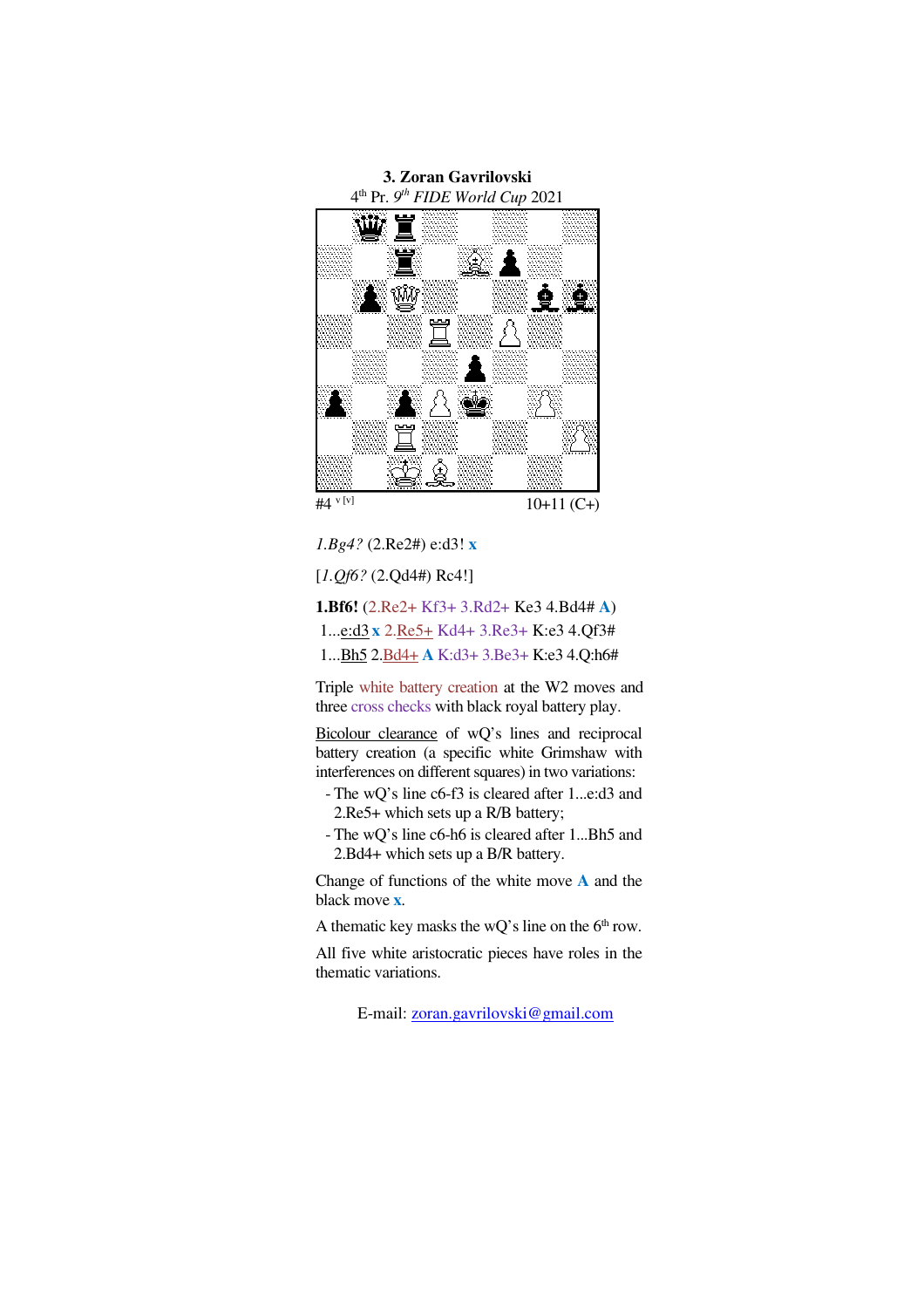



*1.Bf8?* **A** (2.B:g7#) g:f5! **m**  *1.c6?* (2.Bc5#) 1...B:a3 2.Se2+ Ke4 3.Re5+ Kf3 **y** 4.Re:e3# 1...g:f5 2.S:f5+ Ke4 3.Bd3+ Kf3 **y** 4.Sh4# 1...b6! **n 1.Kc7!** (2.Be5+ K:c5 3.Bd6++ Kd4 **x** 4.Bc5#) 1...Rb5 2.Rd3+ K:c4 3.Rc3++ Kd4 **x** 4.Rc4# 1...B:a3 2.Se2+ Ke4 3.Re5+ Kf3 **y** 4.Re:e3# 1...g:f5 **m** 2.S:f5+ Ke4 3.Bd3+ Kf3 **y** 4.Sh4# 1...b6**n** 2.Bf8**A**(3.B:g7#) g:f5 3.Kd6 ~ [3...Rb6??] 4.B:g7#

Adabashev synthesis (a "Fourmover of the Future") with thematically connected play in two pairs of variations:

- In the threat and the variation after 1...Rb5 there is: white battery creation on  $e5$  or  $d3$  at the W2 moves; annihilation of wPc5 or wPc4 at the B2 moves; battery switchback by wB or wR at the W3 moves; switchback by the bK to d4 at the B3 moves (1...**x**); and *Umnov* changed mates.
- In the variations after 1...B:a3 and 1...g:f5 there is: play by wSg3 at the W2 move and subsequent white play on the same square ( $e5$  or  $d3$ ) at the W3 moves; play by the bK on f3 at the B3 moves (1...**y**); and changed mates.

Orthogonal-diagonal transformation of the play, and exchange of the types of pieces playing on e5 and d3:

 $-2.Be5+, 2.Rd3+$  in the 1<sup>st</sup> pair of variations;

 $-3$ .Re5+, 3.Bd3+ in the  $2<sup>nd</sup>$  pair of variations.

Changed functions of 3 moves between the tries *1.***A**? **m**!, *1.c6?* **n**!, and the solution: **1.Kc7!**, 1...**m** 2.S:f5+, 1...**n** 2.**A**.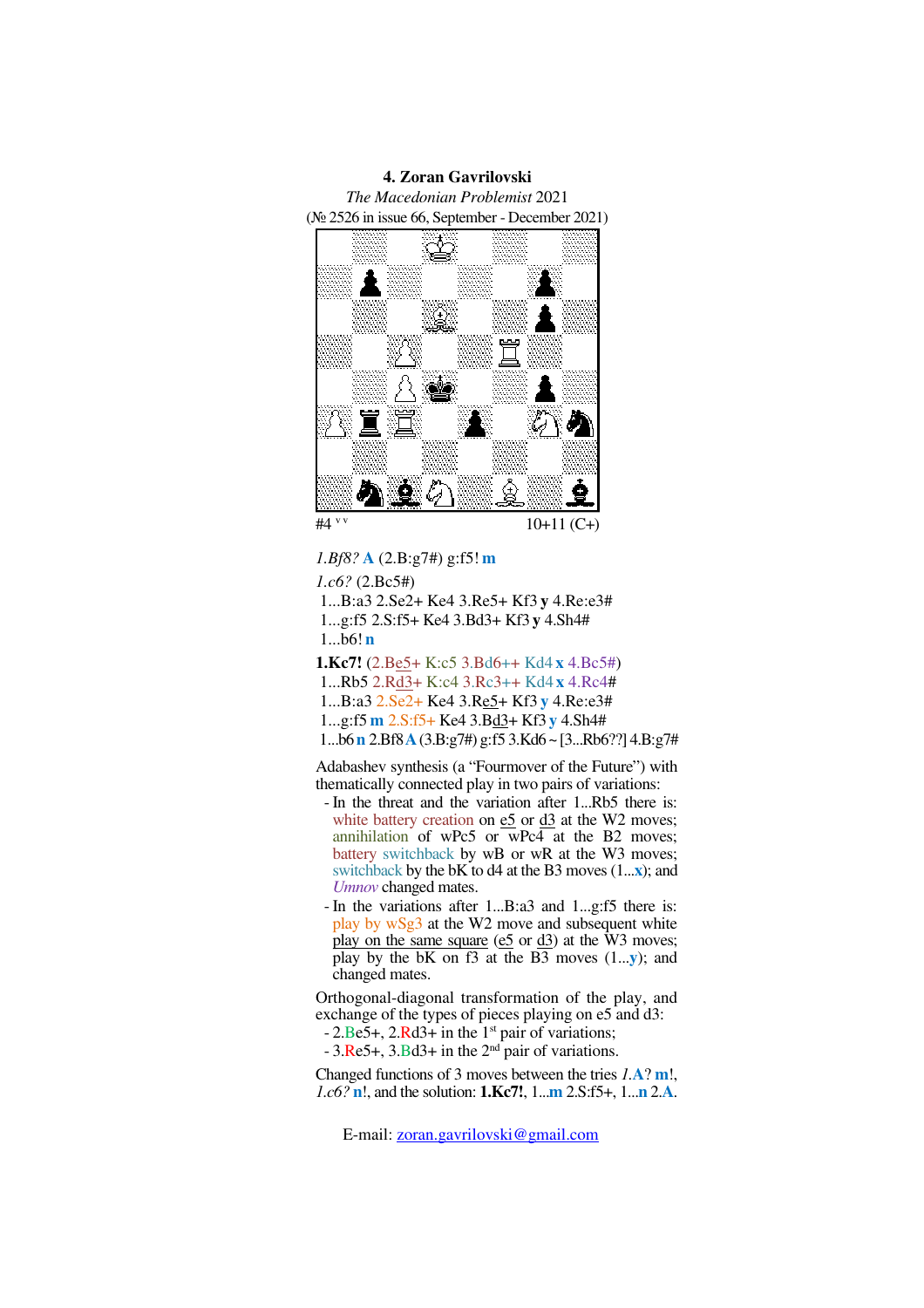## **5. Zoran Gavrilovski**

1 st Pl. *"The Macedonian Problemist"League* 2020 (supplement to *The Macedonian Problemist*  no. 63, September–December 2020)



 $11+13$  (C+)

*1.b:a7?* (2.Se6+ Ke4/f:e6 3.a8Q(B)#/Rc4#), 1...d2! **x**

- **1.Bb8!** (2.Se6+ Ke4 3.Rc4+ **A** Bd4 4.Sc5#) 1...Sc2+ 2.S:c2+ Kd5 3.R:d3+**B** Bd4 4.Se3# 1...a:b6 2.Rd8+ K:c5 3.Rc8+ Kd4 4.Rc4# **A** 1...d2 **x** 2.Rg4+ K:e3 3.Rg3+ Kd4 4.Rd3#**B**
- [1...S:b3 2.S:b3+ Ke4 3.Rc4+ Bd4 4.Sc5#]

A "Fourmover of the Future" (Adabashev synthesis) with two pairs of thematically connected variations:

- I) pinning W3 move by wR on c4 or d3, Klasinc theme (switchbacks of wS on c5 or e3 after wR has passed through this square); a pin mate;
- II) distant self-block by bPs at B1 move, annihilation of wSc5 or wSe3 by the bK at B2 move; switchback of wR to c8 or g3 at W3 move; and mate by the respective wR on c4 or d3.

The two pairs are connected by means of:

- 4 switchbacks of white pieces (of wSs to c5 or e3 at W4 moves; of wRs to  $\underline{c8}$  or  $\underline{c3}$  at W3 moves) and of the bK (switchback to  $\frac{d4}{ }$  from c5 or e3 at B3 moves);
- change of functions of the white moves **A** and **B** (W3 moves in the threat and after 1...Sc2+; W4 moves after 1...a:b6/d2) and of the black move **x**;
- 4 economical mates with use of all aristocratic pieces.